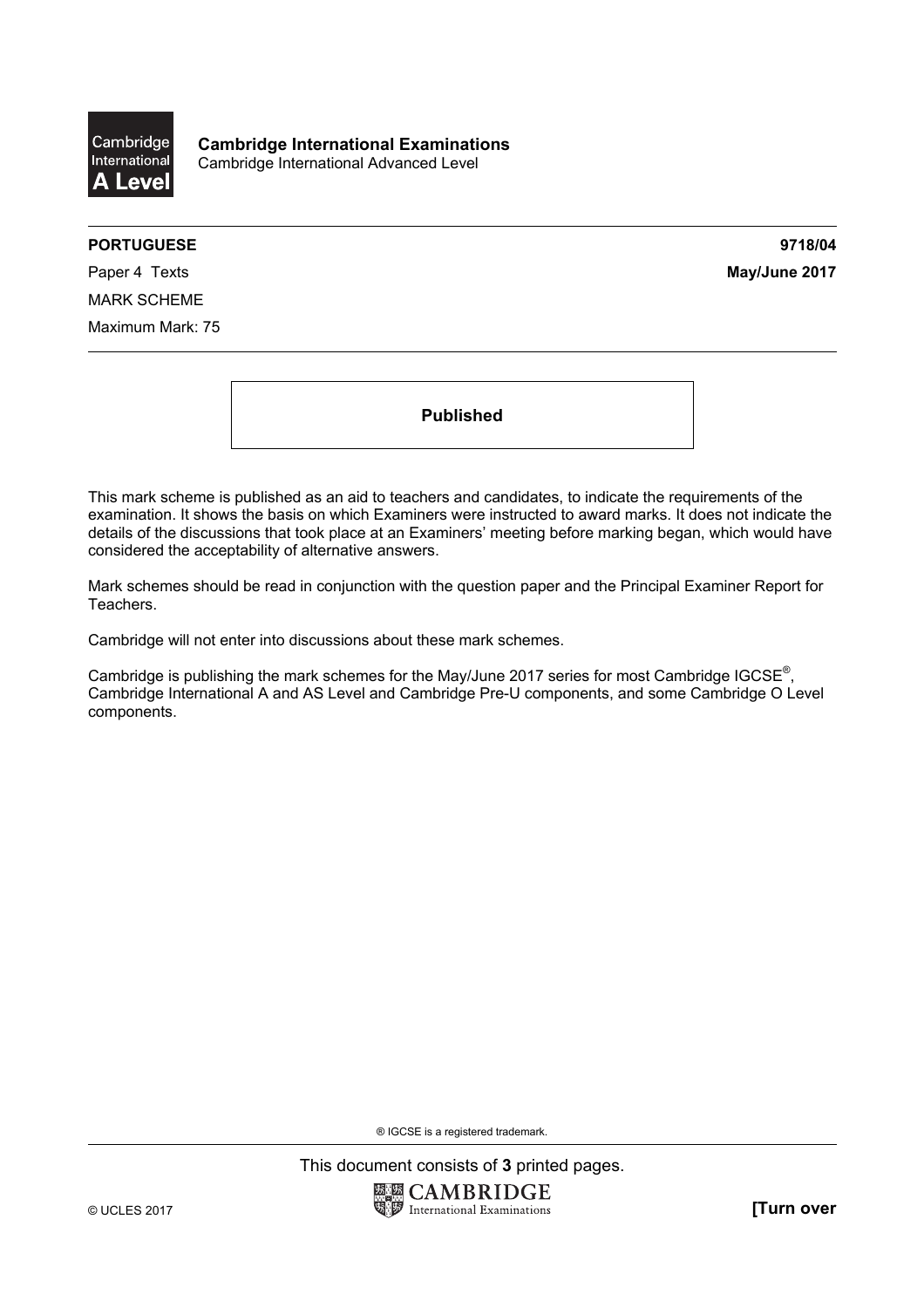Candidates must write their answers in the target language. Examiners will look for a candidate's ability to communicate effectively and will ignore linguistic errors which do not impede communication.

## **Passage-based questions**

Examiners should consider the extent to which candidates have been able to identify the significant issues raised in the passage and, where appropriate, have applied these to the text as a whole. The passage is a stimulus passage, to be used as a springboard to give candidates a starting point for their answer. Examiners should allow candidates to use the passage as they choose, and ask themselves how successfully the candidates have manipulated their material and to what extent they have shown depth of awareness and knowledge of the workings of the text under discussion. This is not an exercise in literary criticism: Examiners should reward candidates whose answers show good understanding of how a text works and how an author has conveyed the key issues.

## **Essay questions**

A prime consideration is that candidates show detailed knowledge and understanding of the text.

## **Extracts from Examiners' Notes**

This paper is intended to test candidates' knowledge of a text and their ability to use this knowledge to answer questions in a clear and focused manner. A sophisticated literary approach is not expected (though at the highest levels it is sometimes seen), but great value is placed on evidence of a firsthand response and thoughtful, personal evaluation of what candidates have read. Candidates may have been encouraged to depend closely on prepared notes and quotations: quotation for its own sake is not useful, though it will not be undervalued if used appropriately to illustrate a point in the answer.

Candidates do not tend to show all the qualities or faults described in any one mark-band. Examiners attempt to weigh all these up at every borderline, in order to see whether the work can be considered for the category above. At the lower levels, the answer may mention a few 'facts' but these may be so poorly understood, badly organised and irrelevant that it falls into category 10–11; or there may be just enough sense of understanding and focus for the examiner to consider the 12–13 band. Again, at a higher level, an answer may be clear, solid and conscientious (perhaps 18–19), without showing quite the control and attention to perceptively chosen detail which would justify 20 or more. Examiners take a positive and flexible approach and, even when there are obvious flaws in an answer, reward evidence of knowledge and especially any signs of understanding and careful organisation.